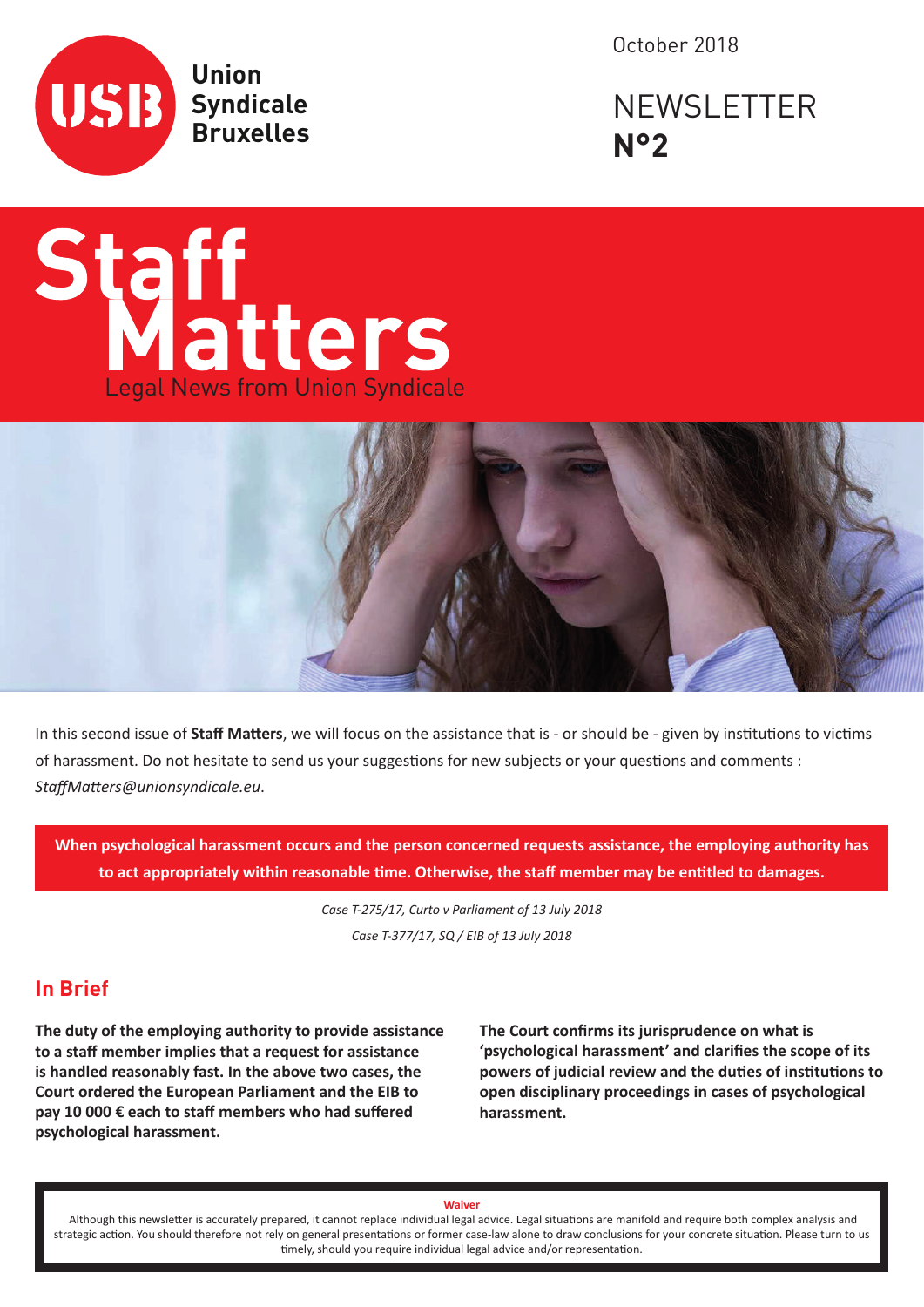# **Facts**

n Case T-275/17, *Curto*, a Member of Parliament (MEP) requested the employing authority to terminate her assistant's (the applicant of the case) contract by stating that the assistant, without permission, had not come to work for one week. The assistant submitted a request for assistance by the EP (Art. 24 Staff Regulations) and reported that the MEP had insulted her with humiliating and scornful language, threats and insults.

In Case T-377/17, *SQ / EIB*, the applicant claimed that a

director removed her from a position of responsibility without due cause, that he had belittled her, spoken to her inappropriately, aggressively, disdainfully and accusingly, withheld certain information, failed to provide her with feedback on her performance at work and that he had treated her unfavourably in relation to other persons. The EIB requested the director to excuse towards the staff member and announced that if a new complaint were to be made concerning him within a three-years period, the employing authority would open a disciplinary procedure against him. The EIB informed the staff member that the procedure had to remain strictly confidential, including within the institution itself.



# **Court decisions**

The Court confirmed the definition of "psychological harassment":

Article 12a(3) of the Staff Regulations defines it as 'improper conduct' with the following two cumulative qualifications:

- 1. The term covers improper conduct in the form of physical behaviour, spoken or written language, gestures or other acts, which takes place over a period and is repetitive or systematic, suggesting that psychological harassment must be understood as a process that occurs over time and presupposes the existence of repetitive or continual behaviour which is intentional, as opposed to accidental.
- 2. Such physical behaviour, spoken or written language, gestures or other acts must have the effect of undermining the personality, dignity or physical or psychological integrity of a person.

The Court does not only apply a control of "manifest error of assessment", but **comprehensively reviews** the facts in

the light of the above two conditions. In Case Curto the Court decided that an MEP is required to have due regard for the dignity and health of the assistants. The nature and, in particular, the singular vulgarity of the language that the MEP used with her assistant constitute belittlement, both of the assistant herself and of her work.

The Court accepted neither the closeness of the MEP's relationship with her assistant nor the tense atmosphere as justifications of the behaviour of the MEP. The request for assistance (including the administrative inquiry) was not handled appropriately by the EP, because it took too long time. The Court therefore awarded 10.000 Euro of damages to the assistant.

In Case T-377/17, *SQ / EIB*, the Court considered that the definition of 'psychological harassment' does not require that the harassing conduct is repeated in the same way. Also the **cumulative effect** of the other kinds of conduct that could undermine the self-esteem and self-confidence of the person affected by that conduct have to be taken into account. In this Case, the EIB had failed to examine whether each of the director's acts alleged could have, in conjunction with the others, resulted objectively,